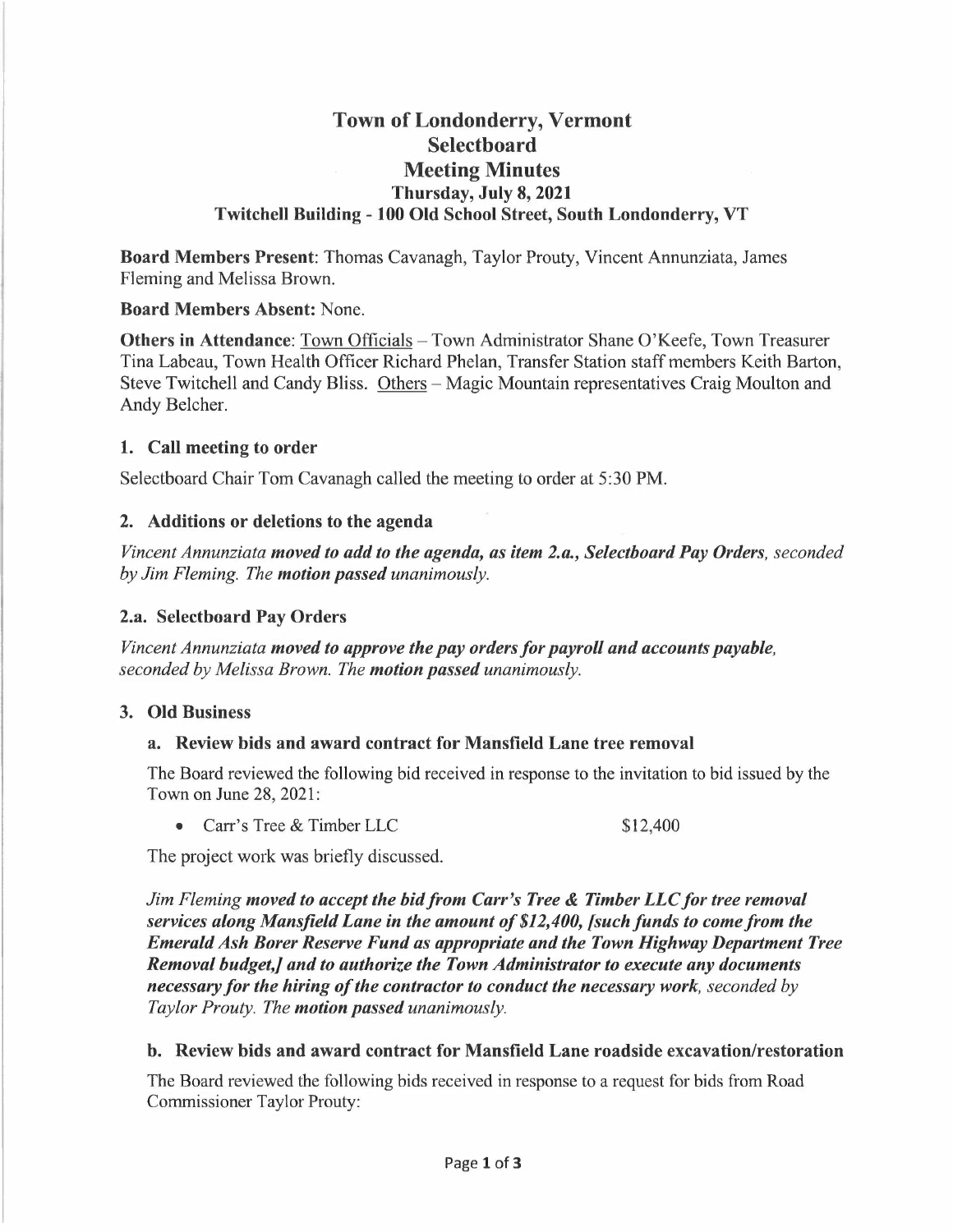| • David Chaves Excavating, Inc., So. Londonderry, VT | \$4,883.40 |
|------------------------------------------------------|------------|
| • Hunter Excavating, Inc., So. Londonderry, VT       | \$6,500.00 |
| Ameden Construction, LLC, Jamaica, VT                | \$7,500.00 |

Prouty provided details of the project work and timing with regard to the tree removal work and road paving scheduled for later in the summer. He suggested reestablishing a "contracted services" budget line to the highway budget the following year to better address projects such as this.

*Taylor Prouty moved to accept the bid from David Chaves Excavating Inc. for roadside stump removal, excavation and restoration along Mansfield Lane in the amount of \$4,883.40, such funds to come from the Town Highway Department Paving budget, and to authorize the Town Administrator to execute any documents necessary for the hiring of the contractor to conduct the necessary work, seconded by Jim Fleming.* 

It was noted there are funds available in the paving budget for this work, and the work is directly related to paving of the road.

*The motion passed unanimously.* 

### **4. New Business**

#### **c. Consider Itinerant Vendor Permit Application -Ski Magic LLC**

Magic Mountain representatives Craig Moulton and Andy Belcher presented the Board with information about the upcoming "Dead of Summer", and Moulton provided a revised vendor both layout necessitated by the recent wet weather, and noted that the event would have a maximum of 600 attendees. Belcher stated that he has been in contact with all emergency response providers about the event. They also noted that events such as these are anticipated in the underlying land use permits,

*Jim Fleming moved to approve Itinerant Vendor Permit #2021-02 submitted by Ski magic, LLC for an event with outdoor food vendors to take place at Magic Mountain on July 10, 2021, seconded by Vincent Annunziata. The motion passed unanimously.* 

Moulton and Belcher left the meeting at 5:50 PM.

#### **d. Consider request for use of Town Hall**

The Board briefly reviewed and discussed the request submitted by Margot Wright to show a movie at the Town Hall on the evening of July  $12^{\text{th}}$ .

*Melissa Brown moved to authorize use of the Town Hall on July 12, 2021 at 5:00 PM by Margot Wright for the following event: to show the film "Twice Upon a Time", conditioned on there being no admission charged for attendees, and to authorize the Town Administrator to sign the permit on behalf of the Town, seconded by Jim Fleming.* 

*The motion passed unanimously.* 

**e. Executive Session - The appointment or employment or evaluation of a public officer or employee per 1 V.S.A. 313 (a)(3)** 

*Taylor Prouty moved to enter executive session to consider the evaluation of a Town employee, pursuant to Title 1 V.S.A Section 313(a)(3), and invite Keith Barton, Steve*